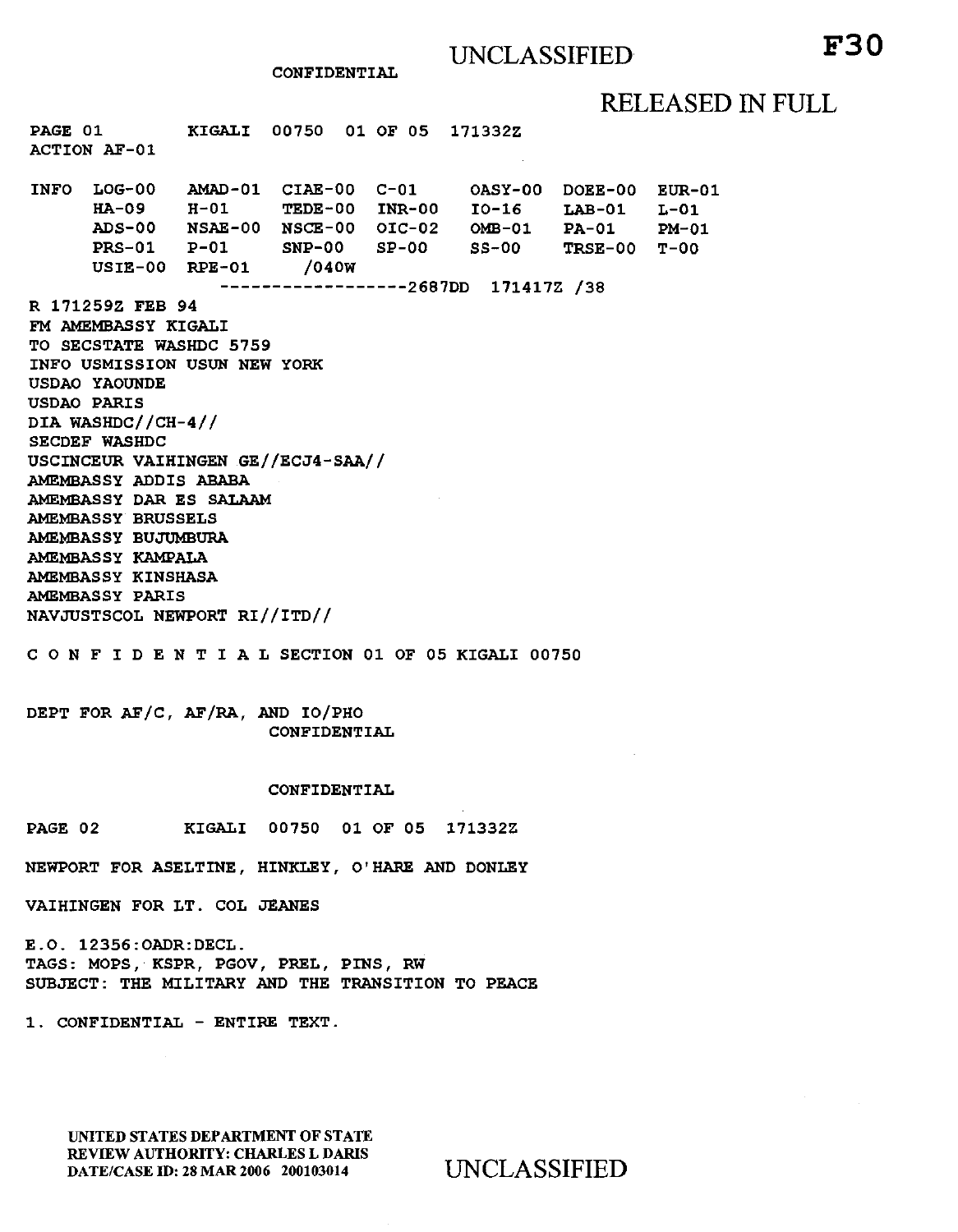### UNCLASSIFIED 2. THIS CABLE FULFILLS A DESIRABLESREPRTING REQUIREMENT.

3. SUMMARY. MILITARY ATTITUDES TOWARD THE TRANSITION PROCESS AND DEMOCRACY VARY THROUGH THE RANKS; MID-LEVEL OFFICERS' SUPPORT FOR DEMOCRACY IS STRONGEST. BOTH THE RWANDAN GOVERNMENT FORCES (RGF) AND THE RWANDAN PATRIOTIC FRONT ARMY (RPA) BLAME POLITICIANS FOR THE CURRENT IMPASSE. THE ROLE OF THE MILITARY IN THE UPCOMING TRANSITION INCLUDING COMMANDSJRD CONTROL ISSUES REMAIN UNDEFINED FOR BOTH THE MILITARY AND CIVILIAN ELEMENT. ETHNIC PREJUDICES ON BOTH SIDES PERSIST AND WILL HAVE TO BE OVERCOME DURING INTEGRATED TRAINING. PROPER HANDLING OF FORCE INTEGRATION AND DEMOBILIZATION IS THE KEY TO SECURING MILITARY SUPPORT OF THE TRANSITION TO PEACE. END SUMMARY.

MILITARY ATTITUDES VARY ON THE TRANSITION PROCESS 

#### CONFIDENTIAL

#### CONFIDENTIAL

PAGE 03 KIGALI 00750 01 OF 05 171332Z 4. THE MILITARY IS NO LONGER A MONOLITHIC ONE PARTY INSTITUTION, WITH CONSISTENT ATTITUDES THROUGHOUT THE RANKS ON THE TRANSITION PROCESS. FOR EXAMPLE, SOME SENIOR OFFICERS STILL SEE THEIR DESTINY TIED TO THE PRESIDENT AND HIS PARTY. MANY HAVE NOISY SKELETONS IN THEIR CLOSETS AND FEAR PROSECUTION FOR PAST CORRUPTION AND INCOMPETENCE WITH THE RPF JOINING THEIR RANKS.

5. AMONG THE MID-LEVEL OFFICERS, THERE ARE TWO DISTINCT CAMPS. THERE ARE THE MRND LOYALISTS WHO BELIEVE THE OPPOSITION PARTIES ARE IN CAHOOTS WITH THE RPF, WORKING FOR THE OUSTER OF THE PRESIDENT. THE CURRENT POLITICAL IMPASSE FOR THEM ONLY REFLECTS THE RPF AND OPPOSITION EFFORTS TO ENSURE A MAJORITY IN THE TRANSITION GOVERNMENT TO IMPEACH HABYARIMANA. THE OTHER CAMP WITHIN THE MID LEVELS SEEMS TO REALIZE THAT CHANGE IS INEVITABLE AND SUPPORTS THE MOVE TOWARD MULTIPARTY DEMOCRACY.

6. AT THE ENLISTED LEVEL, MAMY EQUATE MULTIPARTYISM AND THE TRANSITION GOVERNMENT WITH THEIR IMMINENT DEMOBILIZATION SINCE MOST OF THE DEMOBILIZED SOLDIERS WILL COME FROM THE ENLISTED RANKS. THEIR BIGGEST CONCERNS ARE GETTING ADEQUATE TRAINING AND COMPENSATION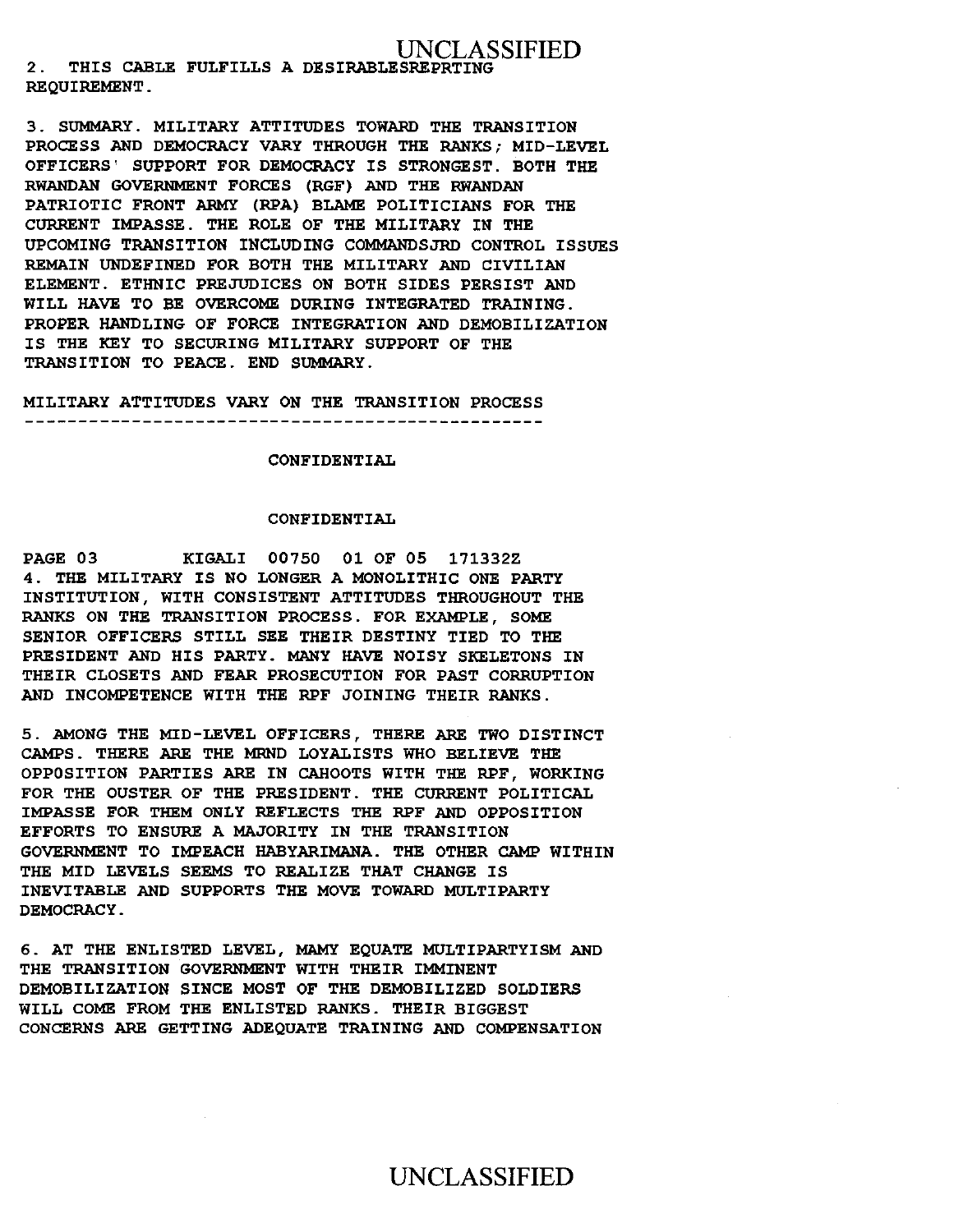ONCE THEY LEAVE THE MILITARY.

BOTH THE RGF AND RPA FRUSTRATED BY THE CURRENT IMPASSE 

7. AT A RECENT NAVAL SCHOOL OF JUSTICE (NSJ) CONFERENCE HELD IN KIGALI IN JANUARY 1994 ON THE ROLE OF THE CONFIDENTIAL

### CONFIDENTIAL

PAGE 04 KIGALI 00750 01 OF 05 171332Z MILITARY IN A DEMOCRACY, MILITARY PARTICIPANTS FROM BOTH THE RPA AND RGF EXPRESSED THEIR FRUSTRATION WITH THE CURRENT POLITICAL IMPASSE. RPF AND RGF OFFICERS BELIEVED THAT THE POLITICIANS WERE HOLDING UP THE PEACE PROCESS FOR SELF-INTERESTED REASONS AND IGNORING THE NEEDS OF THE NATION.

8. THE MILITARY ON BOTH SIDES BOASTED ABOUT THEIR ABILITY TO RESOLVE DIFFICULTIES QUICKLY AND EFFECTIVELY,

#### CONFIDENTIAL

#### NNNN

#### CONFIDENTIAL

PAGE 01 ACTION AF-01 KIGALI 00750 02 OF 05 171328Z

INFO LOG-00 AMAD-01 CIAE-00 C-01 OASY-00 DOEE-00 EUR-01 HA-09 H-01 TEDE-00 INR-00 I0-16 LAB-01 L-01 ADS-00 PRS-01 P-Ol SNP-00 SP-00 ss-oo USIE-00 RPE-01 /040W NSAE-00 NSCE-00 OIC-02 OMB-01 ------------------268749 171414Z /38 PA-01 TRSE-00 T-OO PM-01

R 171259Z FEB 94 FM AMEMBASSY KIGALI TO SECSTATE WASHDC 5760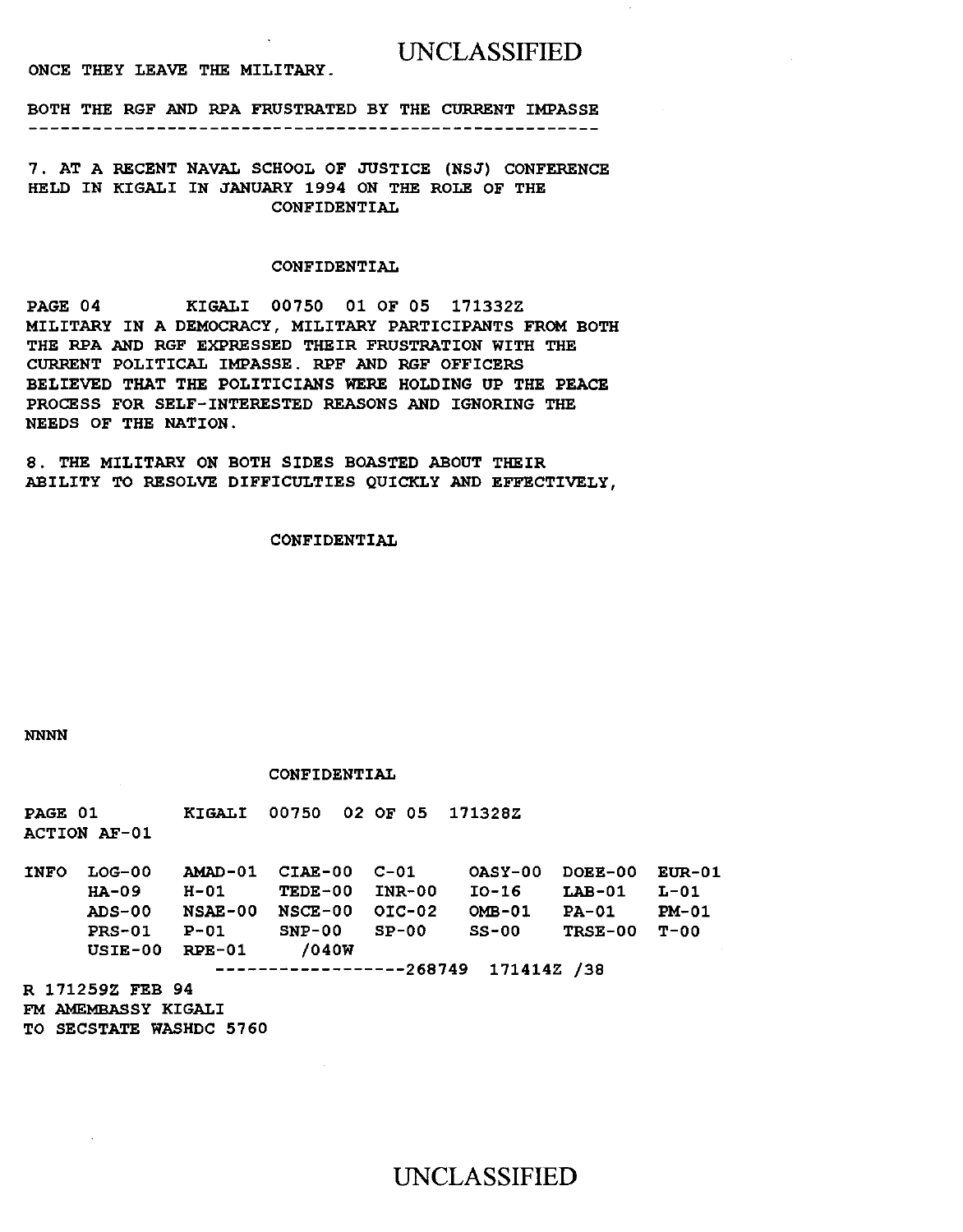INFO USMISSION USUN NEW YORK USDAO YAOUNDE USDAO PARIS DIA WASHDC//CH-4// SECDEF WASHDC USCINCEUR VAIHINGEN GE//ECJ4-SAA// AMEMBASSY ADDIS ABABA AMEMBASSY DAR ES SALAAM AMEMBASSY BRUSSELS AMEMBASSY BUJUMBURA AMEMBASSY KAMPALA AMEMBASSY KINSHASA AMEMBASSY PARIS NAVJUSTSCOL NEWPORT RI//ITD//

C 0 N F I D E N T I A L SECTION 02 OF 05 KIGALI 00750

DEPT FOR AF/C, AF/RA, AND IO/PHO CONFIDENTIAL

#### CONFIDENTIAL

PAGE 02 KIGALI 00750 02 OF 05 171328Z

NEWPORT FOR ASELTINE, HINKLEY, O'HARE AND DONLEY

VAIHINGEN FOR LT. COL JEANES

E.O. 12356:0ADR:DECL. TAGS: MOPS, KSPR, PGOV, PREL, PINS, RW SUBJECT: THE MILITARY AND THE TRANSITION TO PEACE

UNLIKE THEIR POLITICAL COUNTERPARTS. CONFERENCE PARTICIPAMTS POINTED AS AN EXAMPLE TO THE EASE WITH WHICH THE ARMY CHIEF OF STAFF, THE GENDARMERIE CHIEF OF STAFF , AND THE RPF FORCE COMMANDER AGREED ON THE MODE OF OPERATION WITHIN THE KIGALI WEAPONS SAFE AREA ESTABLISHED BY UNAMIR (UNITED NATIONS ASSISTANCE MISSION IN RWANDA).

9. ALTHOUGH, THERE HAVE BEEN NO MAJOR OBSTACLES PUT UP BY EITHER THE RGF OR RGF IN THE EARLY STAGES OF THE PEACE PROCESS, COL. KARENZI, THE RPF LIAISON OFFICER TO UNAMIR, BELIEVES THAT THE MILITARY'S WILLINGNESS TO IMPLEMENT THE ARUSHA ACCORDS HAS NOT REALLY BEEN TESTED. THE DIFFICULT QUESTIONS INVOLVING FORCE INTEGRATION AND DEMOBILIZATION HAVE YET TO BE DISCUSSED AND MAY RESULT IN SOME OF THE SAME TYPES OF IMPASSES CURRENTLY SEEN ON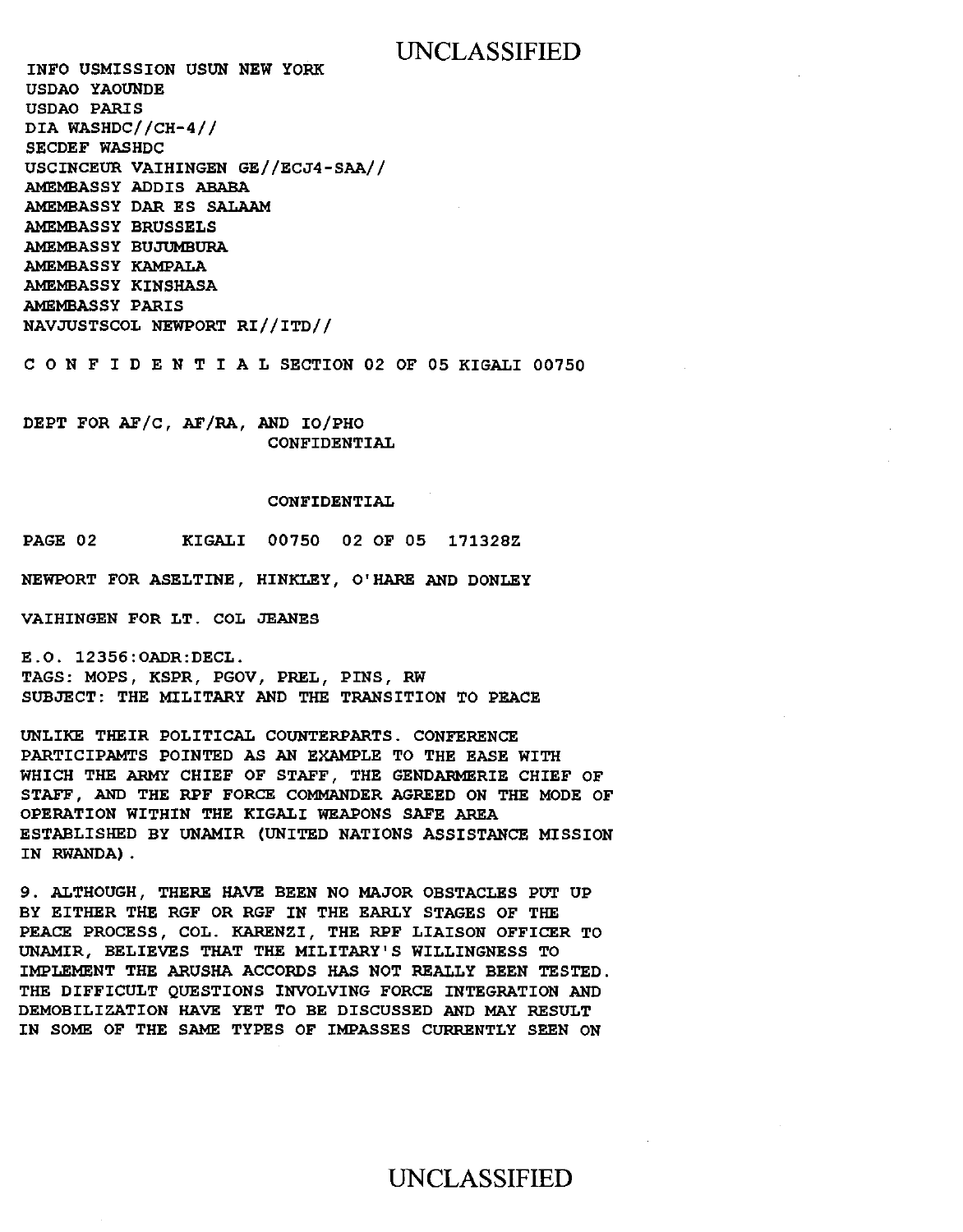#### THE POLITICAL FRONT.

## UNCLASSIFIED

CHANGING ROLES, UNCERTAIN IDENTITY FOR THE MILITARY 

10. THE PRINCIPAL AIM OF THE JAMUARY NSJ CONFERENCE WAS CONFIDENTIAL

#### CONFIDENTIAL

PAGE 03 KIGALI 00750 02 OF 05 17132BZ TO ADDRESS THE ISSUE OF THE ROLE OF THE MILITARY IN A DEMOCRACY. THE MINISTER OF DEFENSE AUGUSTIN BIZIMANA, THE RPA COMMANDER GENERAL KAGAME AND THE FOREIGN MINISTER ANASTASE GASANA ALL EXPRESSED THEIR GRATITUDE FOR THE EMBASSY'S SPONSORSHIP OF THIS CONFERENCE. ALL FELT THAT IT CREATED A BETTER UNDERSTANDING AMONG BOTH CIVILIANS AND THE MILITARY AS TO THE ROLE THE ARMED FORCES SHOULD PLAY DURING THIS TRANSITION PERIOD AND AFTER THE ELECTIONS, SCHEDULED FOR 1995. THE LESSONS LEARNED DURING THE CONFERENCE WERE IMPORTAMT IN MAKING THE CLEAR DISTINCTION BETWEEN THE MILITARY'S PAST ROLE AND ITS CURRENT ONE.

11. DURING THE PERIOD 1973-1990, THE ARMED FORCES WERE AN ORGAN OF THE ONE-PARTY STATE. THE ROLE OF THE MILITARY WAS TO PROTECT THAT STATE, THE MRND PARTY AND ITS PRESIDENT, MAJOR GENERAL JUVENAL HABYARIMANA. THE PRESIDENT ALSO HELD THE FUNCTIONS OF MINISTER OF DEFENSE, AND CHIEF OF STAFF OF THE ARMY AND GENDARMERIE. DAY-TO-DAY OPERATIONS WERE UNDER THE CONTROL OF THE DEPUTY CHIEFS OF STAFF. ARMY OFFICERS HELD MINISTERIAL POSITIONS, WERE ELECTED AS DEPUTIES, AND WERE APPOINTED TO OTHER CIVILIAN JOBS.

12. WITH THE JUNE 1991 CONSTITUTION, POLITICAL PARTIES WERE LEGALIZED. AN IMPORTANT CAVEAT IN THE POLITICAL PARTIES LAW MADE PARTY MEMBERSHIP ILLEGAL FOR MEMBERS OF THE ARMED FORCES. LATER, A CIVILIAN MINISTER OF DEFENSE WAS APPOINTED BY THE FIRST MULTIPARTY TRANSITION GOVERNMENT IN APRIL 1992. WITH THE ACCEPTANCE OF MULTIPARTYISM IN GOVERNMENT, THE ARMY'S ROLE CHANGED CONFIDENTIAL

#### CONFIDENTIAL

PAGE 04 KIGALI 00750 02 OF 05 17132BZ FROM THAT OF SUPPORT AND PROTECTION OF HABYARIMANA AND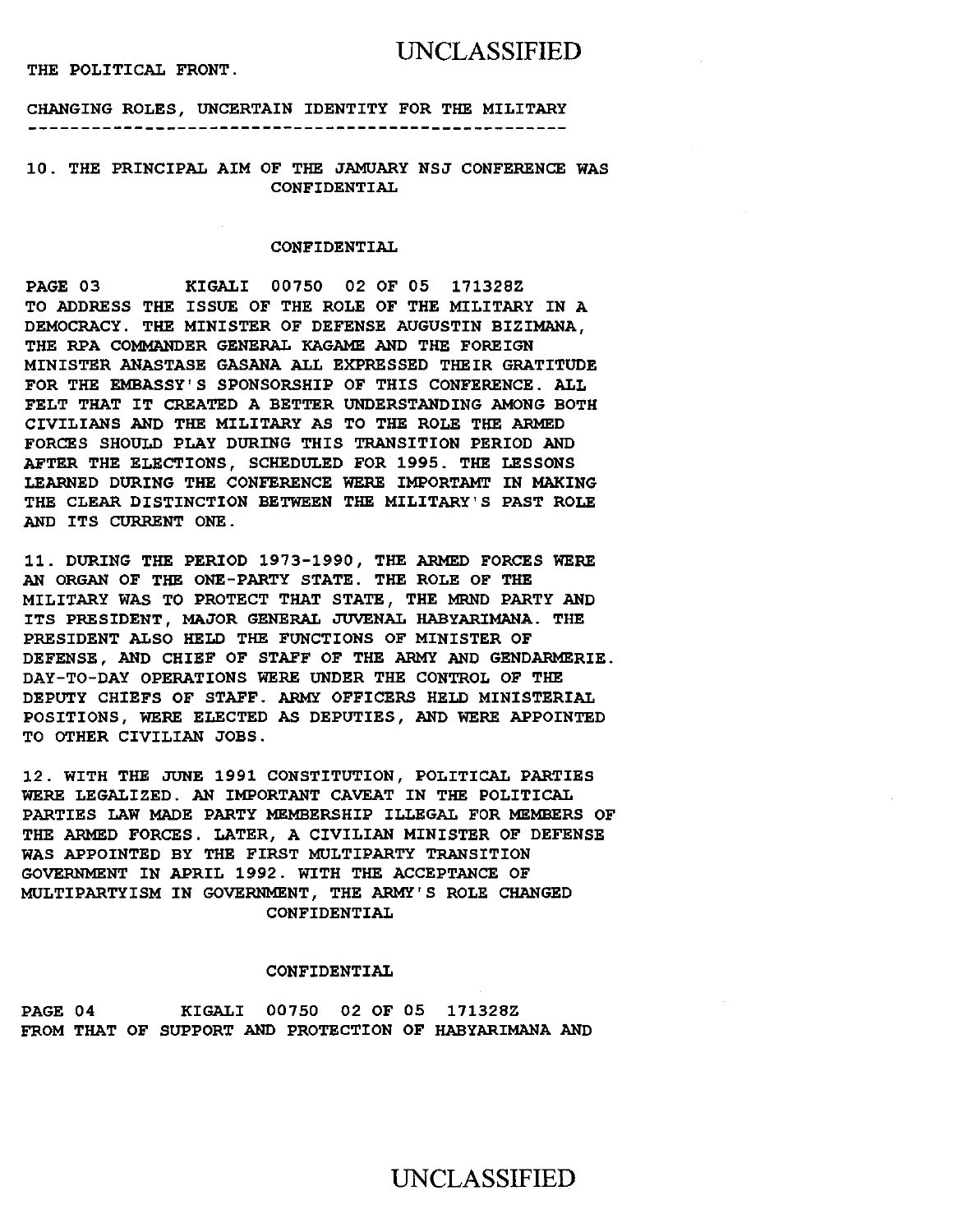THE MRND TO APOLITICAL PROTECTOR OF A MULTIPARTY STATE. YET AS THE NSJ CONFERENCE SHOWED THIS NEW ROLE WAS NEVER WELL DEFINED FOR THE MILITARY OR ITS CIVILIAN MASTERS.

COMMAND AND CONTROL QUESTIONS AT ISSUE FOR THE MILITARY 

13. DURING THE NSJ CONFERENCE, BOTH RGF AND RPA OFFICERS ASKED QUESTIONS ABOUT WHAT IT MEANT FOR THE ARMY TO

CONFIDENTIAL

NNNN

#### CONFIDENTIAL

PAGE 01 ACTION AF-01 KIGALI 00750 03 OF 05 171333Z INFO LOG-00 AMAD-01 CIAE-00 C-Ol HA-09 ADS-00 NSAE-00 NSCE-00 OIC-02 OMB-01 PRS-01 P-01 SNP-00 SP-00 SS-00 USIE-00 RPE-01 /040W H-01 TEDE-00 INR-00 ------------------26880D 171421Z /38 R 171259Z FEB 94 FM AMEMBASSY KIGALI TO SECSTATE WASHDC 5761 INFO USMISSION USUN NEW YORK USDAO YAOUNDE USDAO PARIS DIA WASHDC//CH-4// SECDEF WASHDC USCINCEUR VAIHINGEN GE//ECJ4-SAA// AMBMBASSY ADDIS ABABA AMEMBASSY DAR ES SALAAM AMBMBASSY BRUSSELS AMEMBASSY BUJUMBURA AMEMBASSY KAMPALA AMBMBASSY KINSHASA AMBMBASSY PARIS OASY-00 DOEE-00 EUR-01 I0-16 LAB-01 PA-01 TRSE-00 T-OO L-01 PM-01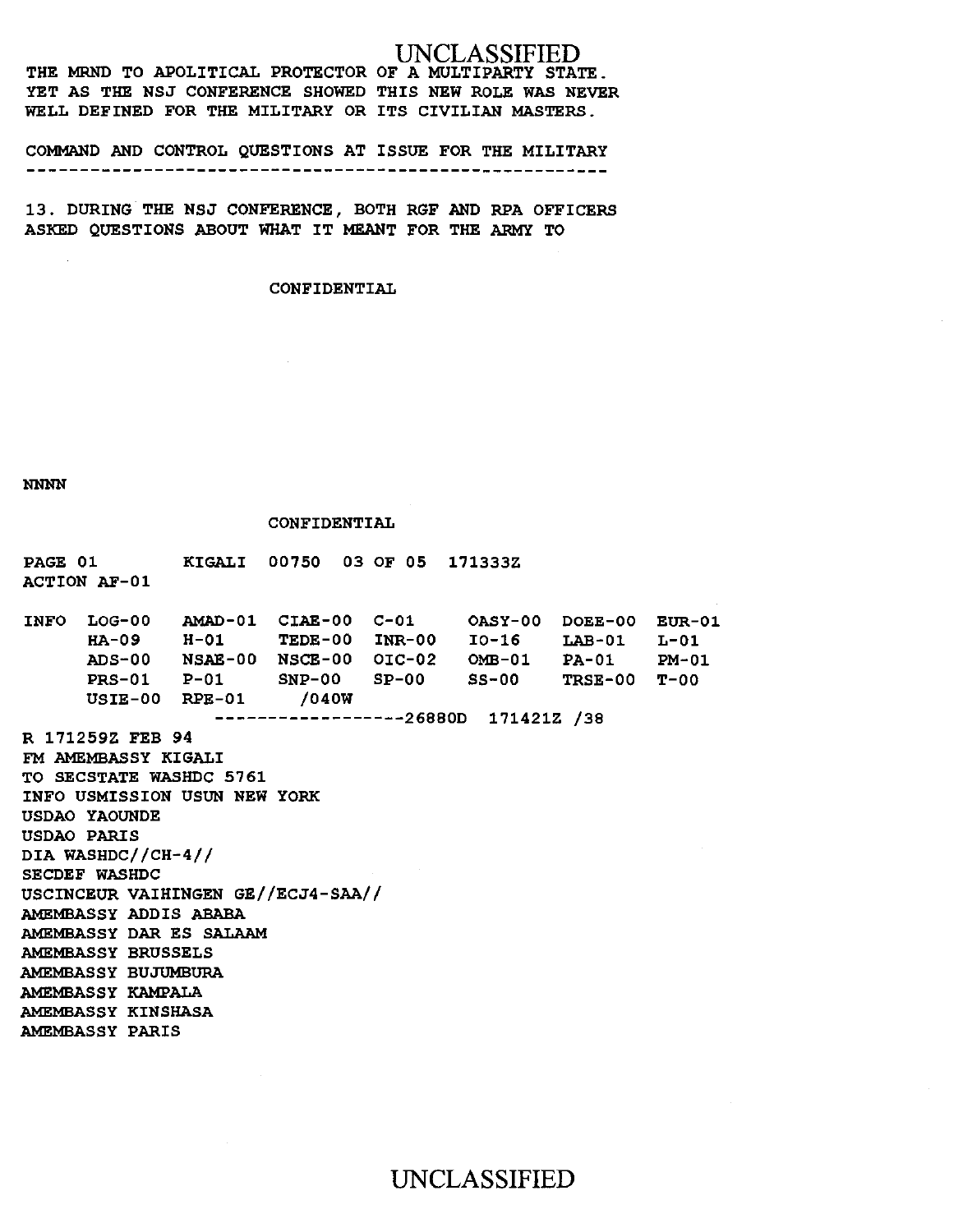NAVJUSTSCOL NEWPORT RI//ITD//

## UNCLASSIFIED

C 0 N F I D E N T I A L SECTION 03 OF OS KIGALI 007SO

DEPT FOR AF/C, AF/RA, AND IO/PHO CONFIDENTIAL

#### CONFIDENTIAL

PAGE 02 KIGALI 007SO 03 OF OS 171333Z

NEWPORT FOR ASELTINE, HINKLEY, 0' HARE AND DONLEY

VAIHINGEN FOR LT. COL JEANES

E.O. 123S6:0ADR:DECL. TAGS: MOPS, KSPR, PGOV, PREL, PINS, RW SUBJECT: THE MILITARY AND THE TRANSITION TO PEACE

SUPPORT DEMOCRACY AND BE UNDER CIVILIAN CONTROL. RGF OFPICERS SPECIFICALLY ASKED IF DEMOCRACY EQUALLED THE GOVERNMENT, AND IF SO DID THEY GIVE THEIR LOYALTY AND FOLLOW ORDERS FROM THE PRESIDENT, THE MINISTER OF DEFENSE, THE NATIONAL ASSEMBLY OR THE PEOPLE. RGF

OFFICERS IN DEFENSE OF THE MILITARY CLAIMED THAT THEY HAD FOUGHT IN SUPPORT OF DEMOCRACY DURING THE PAST THREE YEARS AND HAD BEEN UNDER CIVILIAN/DEMOCRATIC CONTROL AT LEAST SINCE 1991 WITH THE NEW CONSTITUTION, TAKING ORDERS FROM THE PRESIDENT AND THE CIVILIAN MINISTER OF DEFENSE.

14. THE RPF AS WELL AS SOME OF THE CIVILIAN PARTICIPANTS IN THE CONFERENCE BEGGED TO DIFFER WITH THIS INTERPRETATION OF CIVILIAN CONTROL OF THE ARMY. THE RPF POINTED TO THE NUMEROUS HUMAN RIGHTS VIOLATIONS COMMITTED BY THE MILITARY, ALLEGEDLY UNDER ORDERS FROM THE PRESIDENT AND SOME OF HIS CIVILIAN PREFETS. ACTIONS SUCH AS THESE, SAID THE RPF, WERE CLEARLY NOT ACTIONS IN SUPPORT OF DEMOCRACY.

CONFIDENTIAL

#### CONFIDENTIAL

PAGE 03 KIGALI 00750 03 OF 05 171333Z 1S. THIS DISCUSSION LED TO QUESTIONS SUCH AS WHAT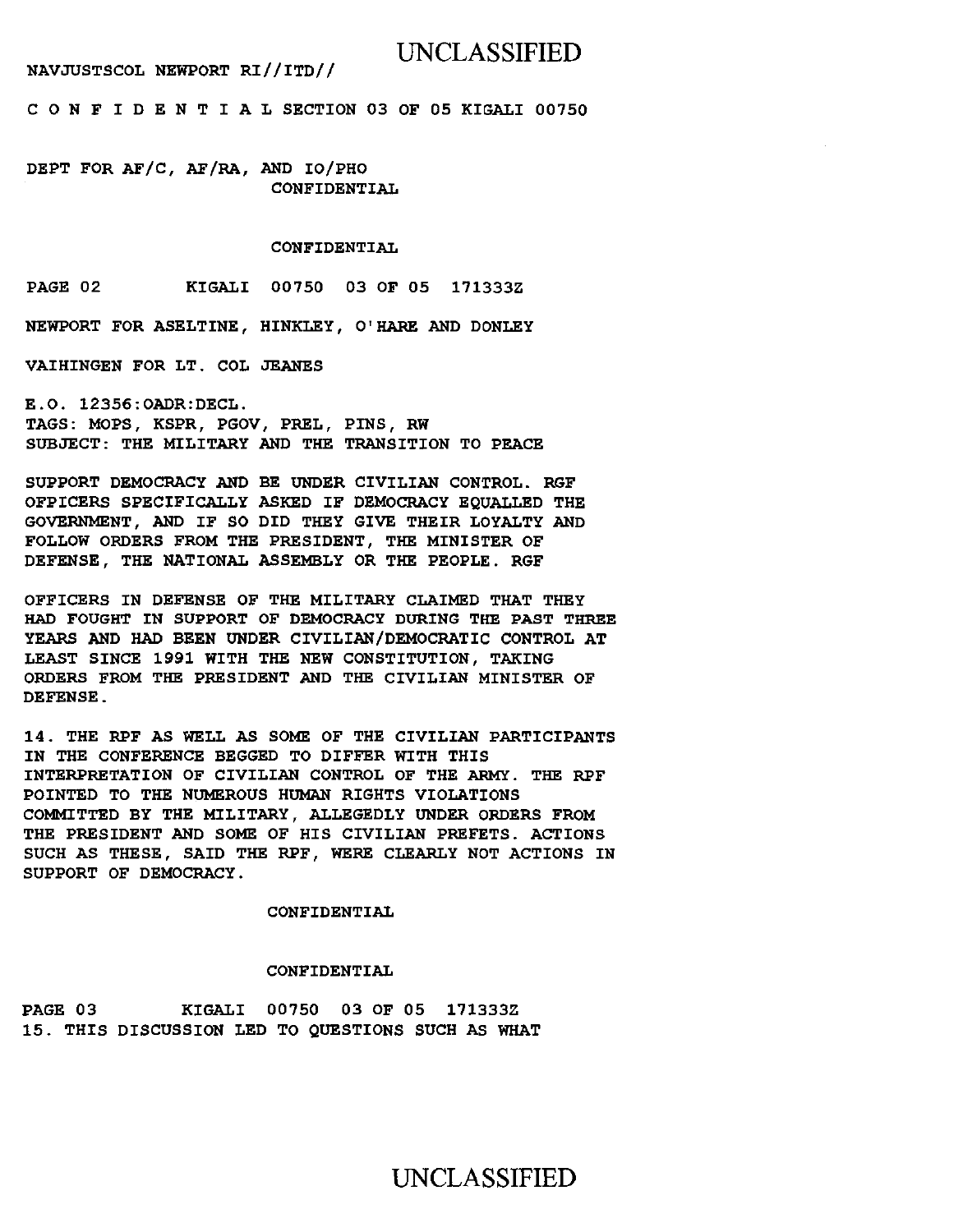ACTIONS WERE PROPER AND IMPROPER FOR THE ARMY TO TAKE IN SUPPORT OF DEMOCRACY? THE NSJ TRAINERS RESPONDED THAT THE ARMY WAS TASKED TO UPHOLD THE DEMOCRATIC PRINCIPLES EMBODIED IN THE CONSTITUTION AND ENSURE THE PROTECTION OF HUMAM RIGHTS. BOTH RGF AND RPF OFFICERS AGREED THAT THIS WOULD BE THEIR TASK IN RWANDA'S NEW MULTIPARTY DEMOCRACY. THE RPF'S LINGERING CONCERN, THOUGH, IS THAT BOTH THE MILITARY AND CIVILIANS RECEIVE SUFFICIENT POLITICAL/CIVIC EDUCATION TO BE ABLE TO UNDERSTAND THE CONCEPT OF RESPECT FOR HUMAN RIGHTS AND HOW THIS APPLIES TO THE MINORITY.

MILITARY VIEWS ON ETHNICITY AND FORCE INTEGRATION

16. INTEGRATION OF THE TWO ARMIES (ESSENTIALLY INTEGRATION OF GOVERNMENT HUTU AND RPF TUTSI FORCES) IS SCHEDULED TO BEGIN 90 DAYS AFTER A BROAD BASED TRANSITION GOVERNMENT IS ESTABLISHED. SINCE INDEPENDENCE, THE RWANDAN ARMED FORCES HAVE BEEN DOMINATED BY THE HUTU ETHNIC GROUP. WHILE SOME TUTSIS DID ENTER THE MILITARY, AND A FEW MADE IT INTO THE OFFICER CORPS, THE OUTBREAK OF WAR SAW MANY OF THEM ARRESTED AS COLLABORATORS OR FORCED INTO RESERVE STATUS. THE WAR ITSELF FOR MOST MEMBERS OF THE ARMED FORCES WAS A CONFLICT BETWEEN THE HUTU ARMY AND THE TUTSI INVADERS. RGF OFFICERS BELIEVE, THEREFORE, THAT ETHNICITY MAY INITIALLY POSE A PROBVQDUFRHINOEGRAYION.

#### 17. FOR EXAMPLE, ECONOFF SPOKE TO RGF HIGH COMMAND CONFIDENTIAL

#### CONFIDENTIAL

PAGE 04 KIGALI 00750 03 OF 05 171333Z OFFICERS WHO ARE STILL WARY OF THE "TUTSI RPF". IN PARTICULAR, THE ARMY CHIEF OF STAFF, MAJOR GENERAL NSABIMANA, STILL THINKS THAT THE TUTSI AIM REMAINS UNCHANGED -- TOTAL POWER. ACCORDING TO NSABIMANA, RPF OFFICERS IN THE HIGH COMMAND WILL ACT AS INFILTRATORS, ASSISTING THE RPF POLITICAL LEADERS IN THE PLANNING OF A COUP FROM WITHIN, AND THUS ACCOMPLISHING THE ULTIMATE GOAL OF TOTAL POWER. IN HIS ASSESSMENT, THE TIMING FOR SUCH A COUP WILL COME AFTER AN RPF LOSS IN THE ELECTIONS AFTER THE UN MANDATE IS OVER AND UN TROOPS HAVE WITHDRAWN. (NOTE: MGEN NSABIMANA HAS BEEN NAMED BY THE GOVNRNMENT SIDE TO CONTINUE IN HIS ROLE AS ARMY CHIEF OF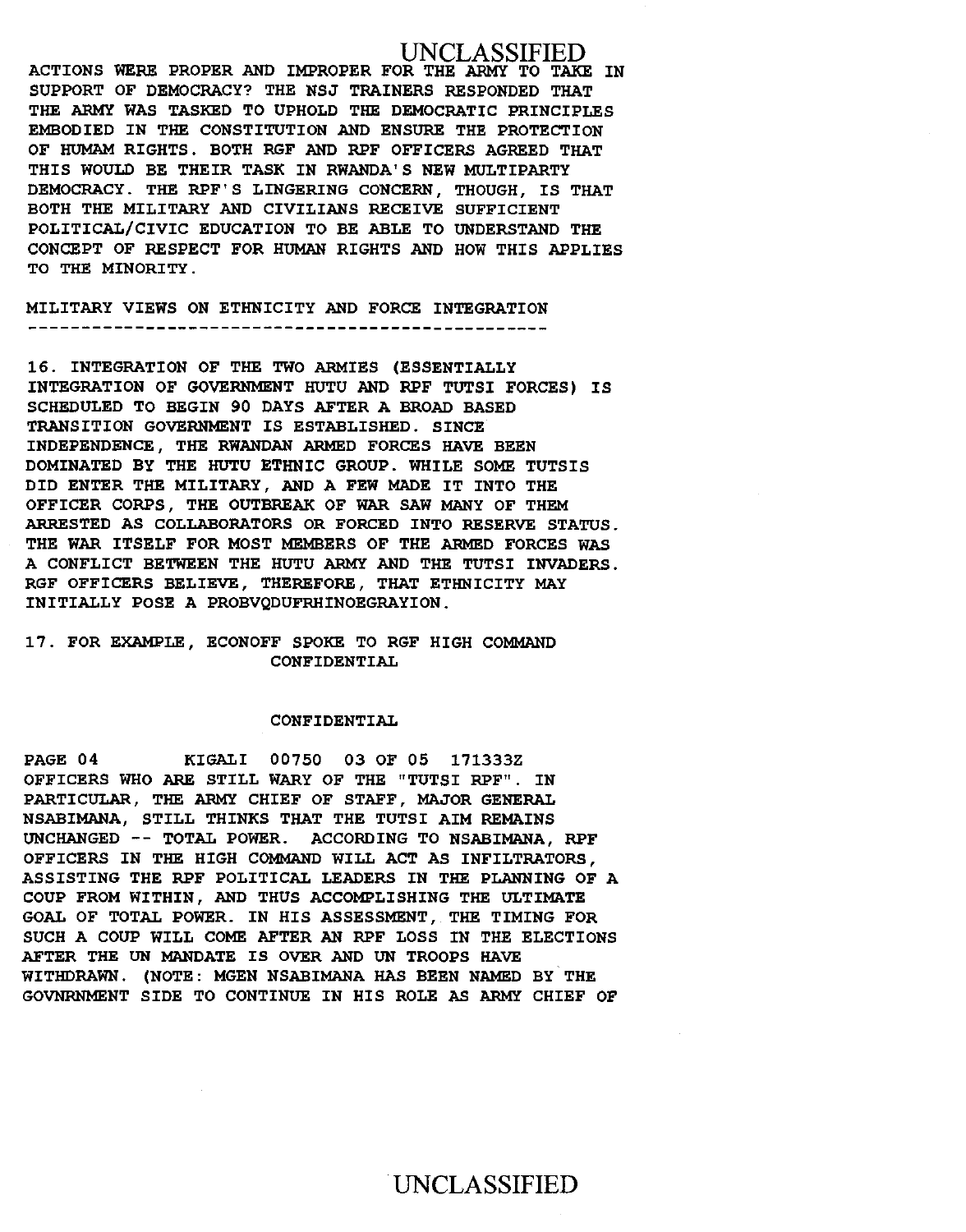### UNCLASSIFIED **CONFIDENTIAL**

NNNN

#### CONFIDENTIAL

PAGE 01 ACTION AF-01 KIGALI 00750 04 OF 05 171332Z INFO LOG-00 AMAD-01 CIAE-00 C-01 HA-09 ADS-00 PRS-01 USIE-00 RPE-01 H-01 NSAE-00 NSCE-00 OIC-02 P-01 TEDE-00 INR-00 SNP-00 SP-00 /040W ------------------2687F1 171420Z /38 R 171259Z FEB 94 FM AMEMBASSY KIGALI TO SECSTATE WASHDC 5762 INFO USMISSION USUN NEW YORK USDAO YAOUNDE USDAO PARIS DIA WASHDC//CH-4// SECDEF WASHDC USCINCEUR VAIHINGEN GE//ECJ4-SAA// AMEMBASSY ADDIS ABABA AMEMBASSY DAR ES SALAAM AMEMBASSY BRUSSELS AMEMBASSY BUJUMBURA AMEMBASSY KAMPALA AMEMBASSY KINSHASA AMEMBASSY PARIS NAVJUSTSCOL NEWPORT RI//ITD// OASY-00 DOEE-00 EUR-01 I0-16 OMB-01 SS-00 LAB-01 PA-01 TRSE-00 T-00  $L-01$ PM-01

C 0 N F I D E N T I A L SECTION 04 OF 05 KIGALI 00750

DEPT FOR AF/C, AF/RA, AND IO/PHO CONFIDENTIAL

#### CONFIDENTIAL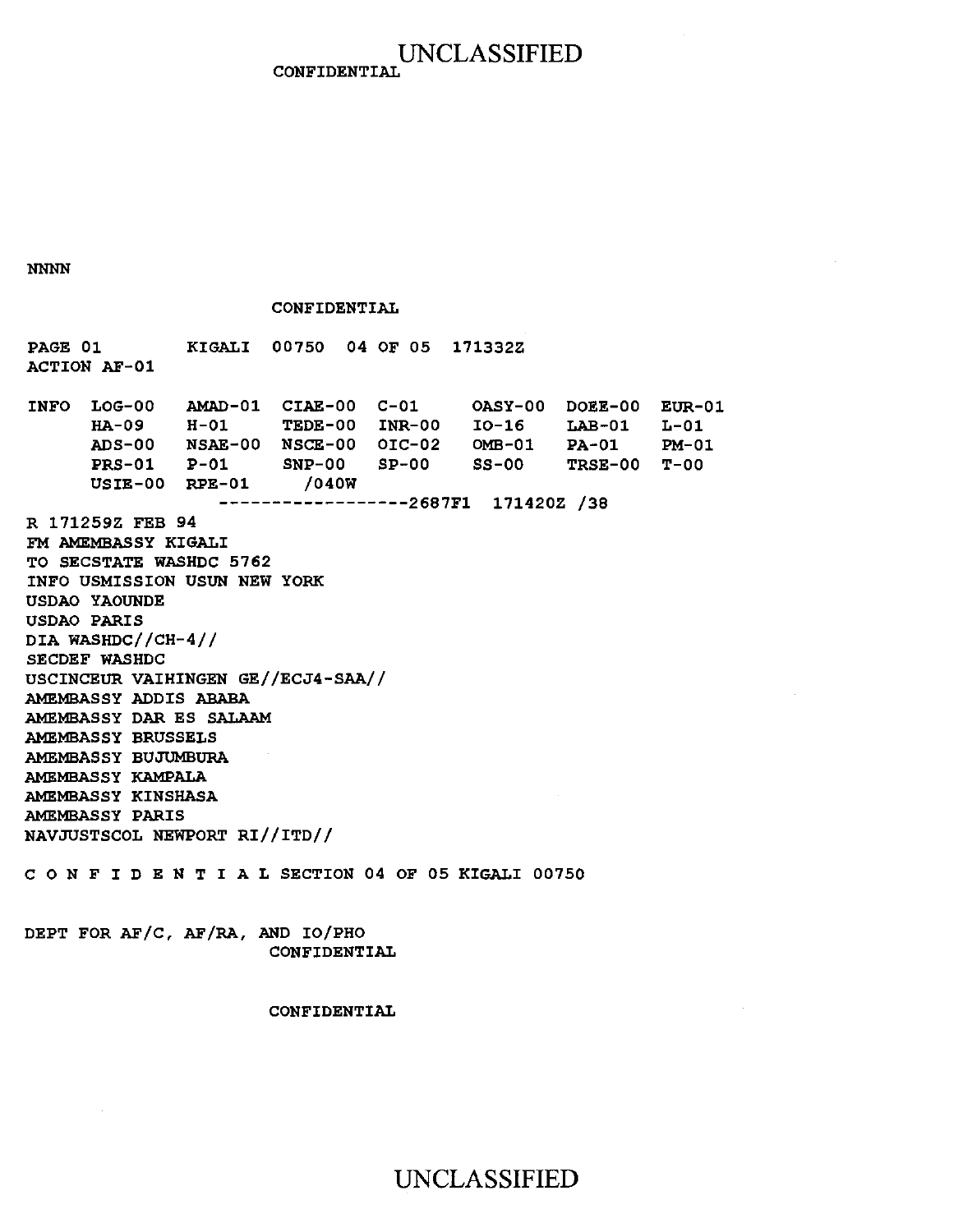NEWPORT FOR ASELTINE, HINKLEY, O'HARE AND DONLEY

VAIHINGEN FOR LT. COL JEANES

E.O. 12356:0ADR:DECL. TAGS: MOPS, KSPR, PGOV, PREL, PINS, RW SUBJECT: THE MILITARY AND THE TRANSITION TO PEACE

STAFF OF THE INTEGRATED FORCES.)

18. FOR OFFICERS AT THE MID LEVEL, HOWEVER, THE ETHNIC TENSIONS ARE NOT SO PRONOUNCED. THE GOODWILL DISPLAYED AT THE NSJ CONFERENCE BETWEEN RGF AND RPA OFFICERS SUGGESTED THAT ANIMOSITY BBTWEEN THE TWO FORCES COULD BE SHORT LIVED IN THE NEWLY INTEGRATED ARMY. BY THE SECOND DAY OF THE CONFERENCE, RGF AND RPF OFFICERS WERE TALKING AMONG THEMSELVES LIKE LONG-LOST BROTHERS. ONE REMARKABLE INCIDENT DURING THE CONFERENCE WAS SEEING AN RPF AND AN RGF OFFICER LEAVING THE MESS HALL TOGETHER HAND-IN-HAND. (HAND HOLDING AMONG MEN IN RWANDA IS AN ACCEPTABLE CUSTOM, DENOTING FRIENDSHIP.)

19. IN THE ENLISTED RANKS, THE RPF SOLDIERS WERE PROVIDED POLITICAL EDUCATION IN THE FIELD. ALL WERE TAUGHT THE RPF POLITICAL PROGRAMME THAT THE NATURE OF THE THREE YEAR CONFLICT WAS NOT ETHNIC BUT RATHER ONE OF FIGHTING AGAINST A DICTATORIAL REGIME FOR THE RIGHTS OF ALL RWANDANS. BY COMPARISON, MOST OF THE RGF ENLISTED WERB GIVEN VERY LITTLE TRAINING AND TAUGHT THAT TUTSIS WERE THEIR ENEMY. INTEGRATED TRAINING OF THE ENLISTED CONFIDENTIAL

#### CONFIDENTIAL

PAGE 03 KIGALI 00750 04 OF 05 171332Z WILL HAVE TO FOCUS ON THE ETHNIC PREJUDICES MANY WILL BRING TO THEIR PLATOONS. "ENEMY" WILL HAVE TO BE REDEFINED AND DISASSOCIATED FROM "TUTSI" OR "HUTU".

SCENARIOS FOR UPCOMING DEMOBILIZATION AND INTEGRATION

20. ENTERING INTO THE THIRD PHASE OF THE PEACE PROCESS IN WHICH UNAMIR WILL OVERSEE DISARMAMENT, FORCE INTEGRATION, AND DEMOBILIZATION, THE MILITARY COULD RESPOND TO THESE CHANGES IN THREE POSSIBLE WAYS. FIRST IS THAT WHICH ALL WOULD HOPE FOR: TMAT THE MILITARY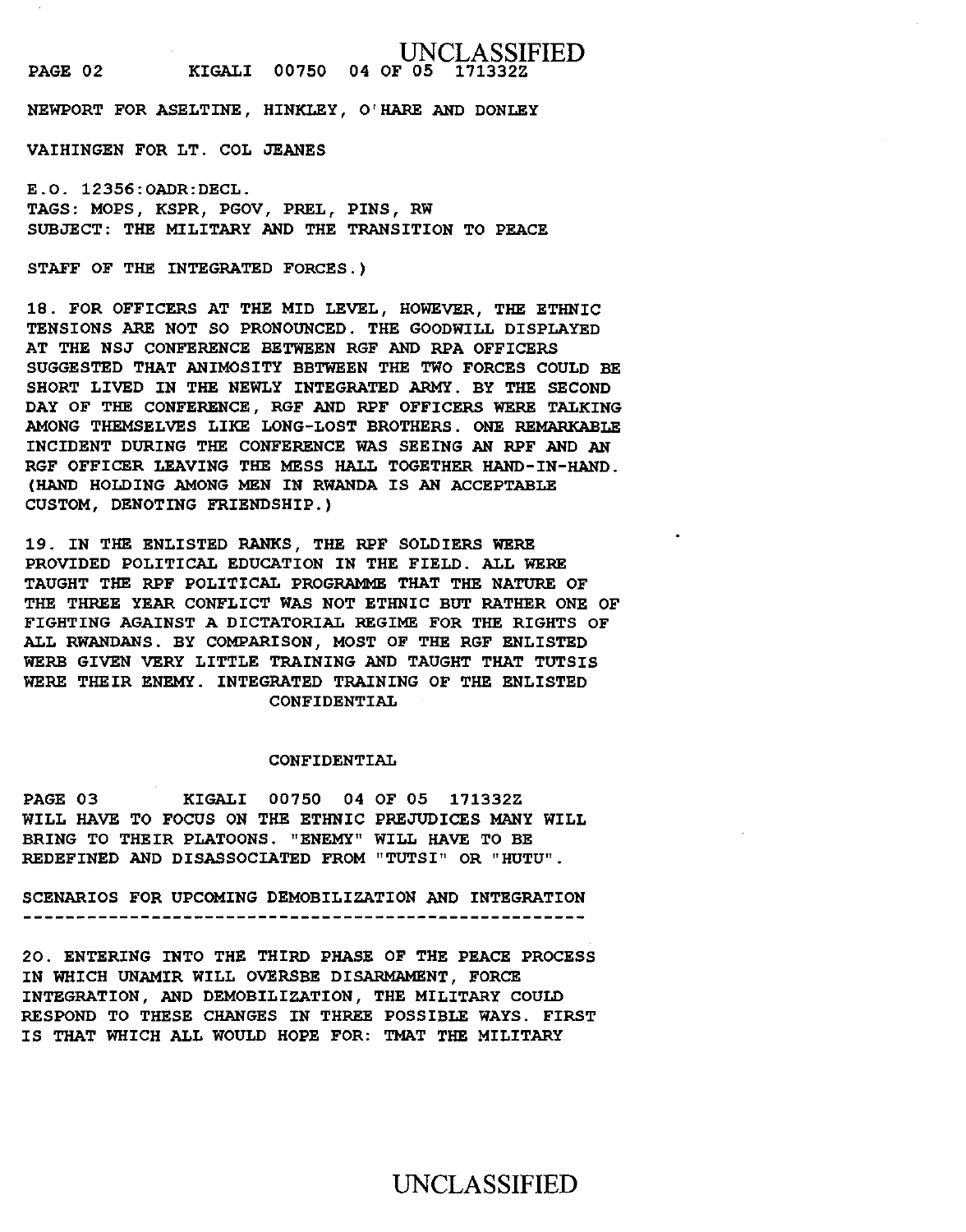ADJUSTS TO AND ACCEPTS ITS NEW ROLE IN SUPPORT OF THE PEACE PROCESS, THE TRANSITION TO DEMOCRACY, AND THE OUTCOME OF ELECTIONS IN 1995.

21. A SECOND POSSIBLE RESPONSE COULD BE A MUTINY AMONG LOWER-LEVEL OFFICERS, WITHOUT THE OBJECTIVE OF TAKING POLITICAL POWER, IN WHICH UNDISCIPLINED SOLDIERS TAKE MATTERS INTO THEIR OWN HANDS WITHOUT SIGNIFICANT LEADERSHIP FROM THE OFFICER CORPS. SUCH A MUTINY COULD BE TRIGGERED BY FEARS OF DEMOBILIZATION WITHOUT SUFFICIENT COMPENSATION OR TRAINING OR BY THE ERUPTION OF CONFLICT BETWEEN INTEGRATED RGF AND RPF UNITS.

22. A THIRD POSSIBILITY IS A COUP EITHER BY THOSE IN SUPPORT OF THE PRESIDENT SHOULD THERE BE AN IMPEACHMENT CONFIDENTIAL

#### CONFIDENTIAL

PAGE 04 KIGALI 00750 04 OF OS 171332Z ATTEMPT OR IN THE NEAR TERM BY THOSE FROM THE OPPOSITION INCLUDING MEMBERS OF THE MILITARY WHO WANT CHANGE AND ARE FRUSTRATED WITH THE POLITICAL IMPASSE (WHICH THEY BLAME OH THE PRESIDENT). AN RPF COUP, USED AS A TACTIC TO SHIFT THE POLITICAL BALANCE, STRATEGICALLY SIMILAR TO THE FEBRUARY 1993 OFFENSIVE, IS ALSO A POSSIBILITY RAISED BY THE ARMY CHIEF OF STAFF.

23. GENERAL DALLAIRE, THE UN FORCE COMMANDER HAS CONSIDERED EACH OF THESE SCENARIOS, AND ADJUSTED HIS FORCE STRATEGY AND DEPLOYMENT TO COVER "WEAK FLANKS IN THE SOUTHERN SECTORS. FEARS OF A COUP FROM THE PRO-HUTU RIGHT CONTINUE WITH RUMORS OF INTERHAMWE (RWANDAN, PRO-HUTU EXTREMISTS) AND PALIPEHUTU (BURUNDI, PRO-HUTU EXTREMISTS) TRAINING IN BURUNDI REFUGEE CAMPS ALONG THE

#### CONFIDENTIAL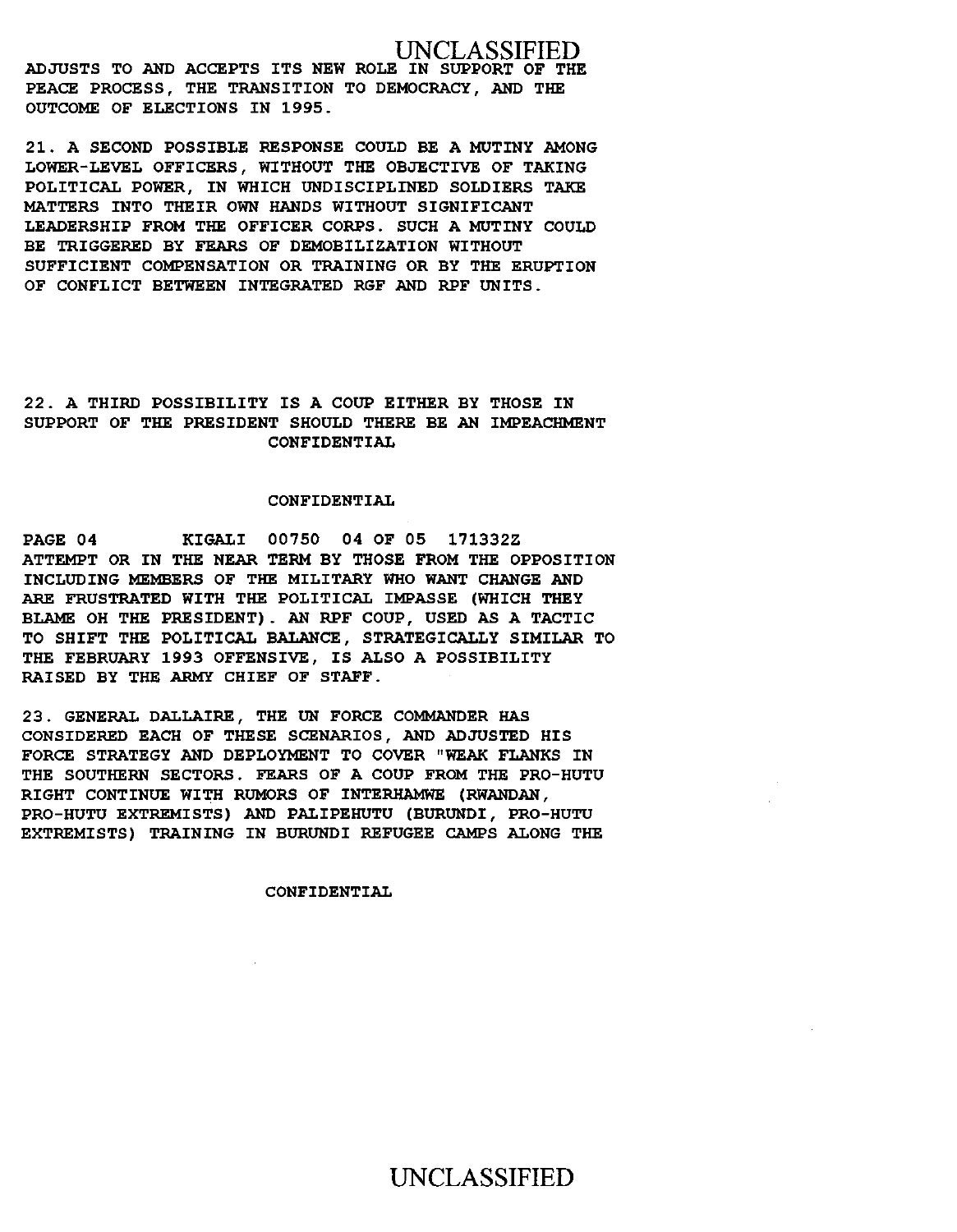NNNN

#### CONFIDENTIAL

PAGE 01 ACTION AF-01 KIGALI 00750 05 OF 05 171333Z INFO LOG-00 AMAD-01 CIAE-00 C-01 OASY-00 DOEE-00 EUR-01 HA-09 ADS-00 NSAE-00 NSCE-00 OIC-02 OMB-01 PRS-01 P-Ol SNP-00 SP-00 USIE-00 RPE-01 H-01 TEDE-00 INR-00 I0-16 LAB-01 L-01 /040W ------------------268833 171424Z /38 R 171259Z FEB 94 FM AMEMBASSY KIGALI TO SECSTATE WASHDC 5763 INFO USMISSION USUN NEW YORK USDAO YAOUNDE USDAO PARIS DIA WASHDC//CH-4// SECDEF WASHDC USCINCEUR VAIHINGEN GE//ECJ4-SAA// AMEMBASSY ADDIS ABABA AMEMBASSY DAR ES SALAAM AMEMBASSY BRUSSELS AMEMBASSY BUJUMBURA AMEMBASSY KAMPALA AMEMBASSY KINSHASA AMEMBASSY PARIS NAVJUSTSCOL NEWPORT RI//ITD// SS-00 PA-01 TRSE-00 T-OO C 0 N F I D E N T I A L SECTION 05 OF 05 KIGALI 00750 DEPT FOR AF/C, AF/RA, AND IO/PHO CONFIDENTIAL CONFIDENTIAL PAGE 02 KIGALI 00750 05 OF 05 171333Z NEWPORT FOR ASELTINE, HINKLEY, 0' HARE AND DONLEY VAIHINGEN FOR LT. :9) '3-,3: E.O. 12356:0ADR:DECL. PM-01

TAGS: MOPS, KSPR, PGOV, PREL, PINS, RW